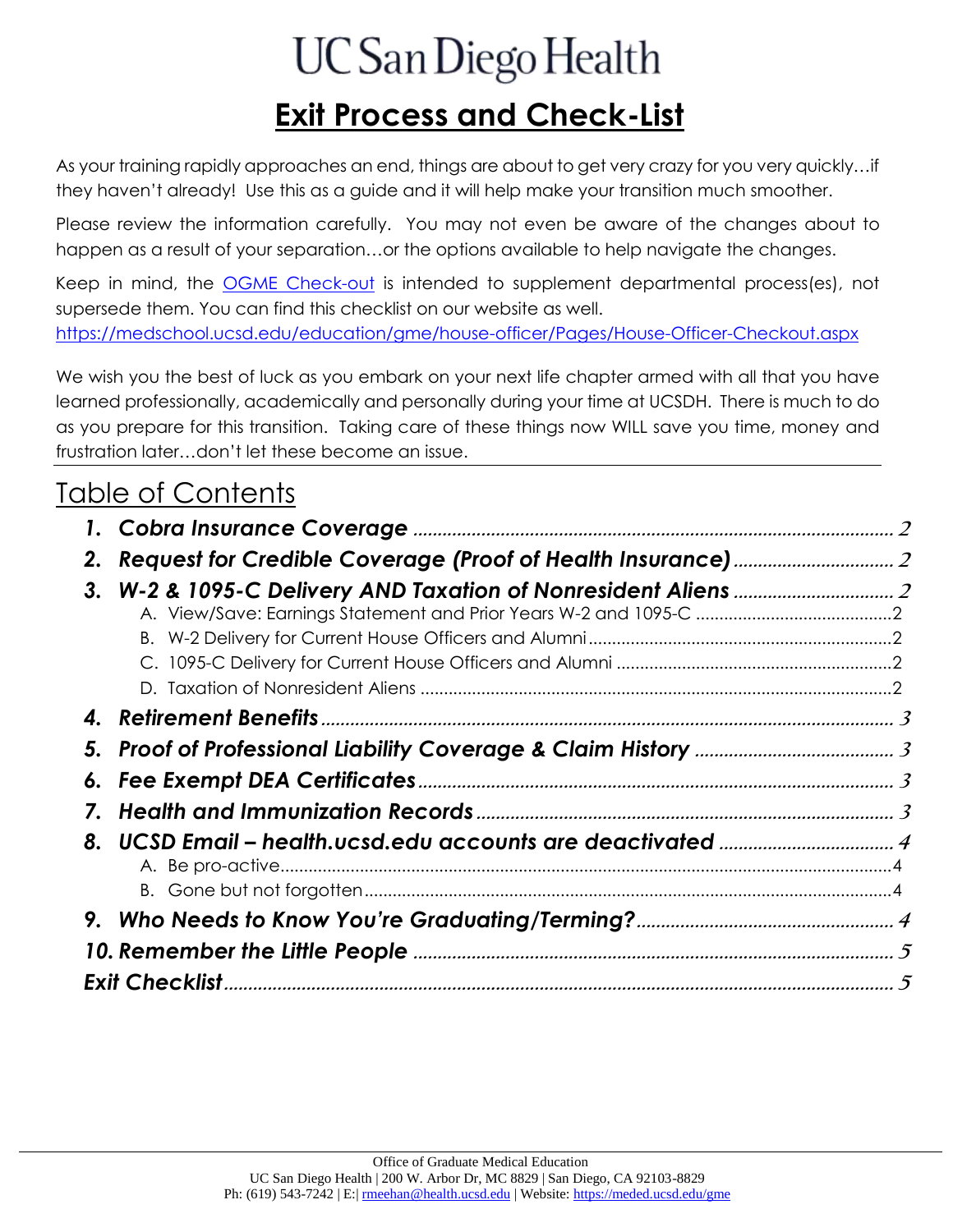## <span id="page-1-0"></span>**1. Cobra Insurance Coverage**

General information is available on the OGME [Exit Process](https://medschool.ucsd.edu/education/gme/house-officer/Pages/House-Officer-Checkout.aspx) web page. There you will also find the link for detaile[d Cobra](https://medschool.ucsd.edu/education/gme/benefits/Pages/Cobra.aspx) information and instructions. Shortly before your termination date, you will receive a notice of eligibility directing you to the OGME website for forms and information.

If you have accepted a UCSDH Career appointment, you need to enroll into the Career health plans; you are NOT automatically enrolled regardless of what you may have been told.

To obtain a Certificate of Credible Coverage (required when being added to someone else's insurance) submit request via email Keith at [gmebenefits@ucsd.edu.](mailto:gmebenefits@ucsd.edu)

## <span id="page-1-1"></span>**2. Request for Credible Coverage** (Proof of Health Insurance)

If your spouse/partner will be adding you/your family to their coverage after graduation, you should expect their employer to require, "either a HIPPA Certificate or letter of credible coverage", before you/your family can be added to that policy.

Keith Pettis, our Benefits Coordinator, will be able to provide the necessary documentation. For the most expeditious response, enter "*[Name] Request for Letter of Credible Coverage*" in the subject line of the email you send to Keith at *gmebenefits@ucsd.edu* for processing.

## <span id="page-1-3"></span><span id="page-1-2"></span>**3. W-2 & 1095-C Delivery AND Taxation of Nonresident Aliens**

#### A. **View/Save: Earnings Statement and Prior Years W-2 and 1095-C**

Through [UCPath](https://ucpath.ucsd.edu/) you have access to both your Earning Statements, W-2(s) and 1095-C(s) (proof of insurance coverage) statements. Alumni access will remain active for approximately 3 years after termination as required by law.

#### <span id="page-1-4"></span>B. **W-2 Delivery for Current House Officers and Alumni**

Regardless of your employment status, the default delivery method for the W-2 is email. *To ensure access to your W-2, you MUST have your personal email address entered in*  **UCPath.** To verify/update your contact information, sign into UCPath, navigate to Employee Actions > Personal Information (twice) > Click to open Email Addresses. Remember, **DO NOT USE YOUR HEALTH.UCSD.EDU EMAIL ADDRESS** or you won't get it. To follow is the link to register with UCPath after graduation: [https://ucnet.universityofcalifornia.edu/compensation-and-benefits/ucpath-former](https://ucnet.universityofcalifornia.edu/compensation-and-benefits/ucpath-former-employees.html)[employees.html](https://ucnet.universityofcalifornia.edu/compensation-and-benefits/ucpath-former-employees.html)

#### C. **1095-C Delivery for Current House Officers and Alumni**

<span id="page-1-5"></span>Paper copies are sent via the mail; electronic copies will be available. The Affordable Care Act (ACA) requires employers/health plans to provide employees proof of health insurance coverage but the 1095-B and/or 1095-C form is not necessary to file your taxes. The document is for your information and records only.

#### <span id="page-1-6"></span>D. **Taxation of Nonresident Aliens**

[Who must file?](https://www.irs.gov/individuals/international-taxpayers/taxation-of-nonresident-aliens) Nonresident alien resident/fellows temporarily present in the United States on an "F", "J", "M" or "Q" visa, must file [Form 1040NR,](https://www.irs.gov/pub/irs-pdf/i1040nr.pdf) U.S. Nonresident Alien Income Tax Return (or **Form 1040NR-EZ, U.S. Income Tax Return for Certain Nonresident** Aliens With No Dependents).

For specific questions or help, you can contact Roark Miller (retmiller@ucsd.edu) in the International Faculty & Scholars Office.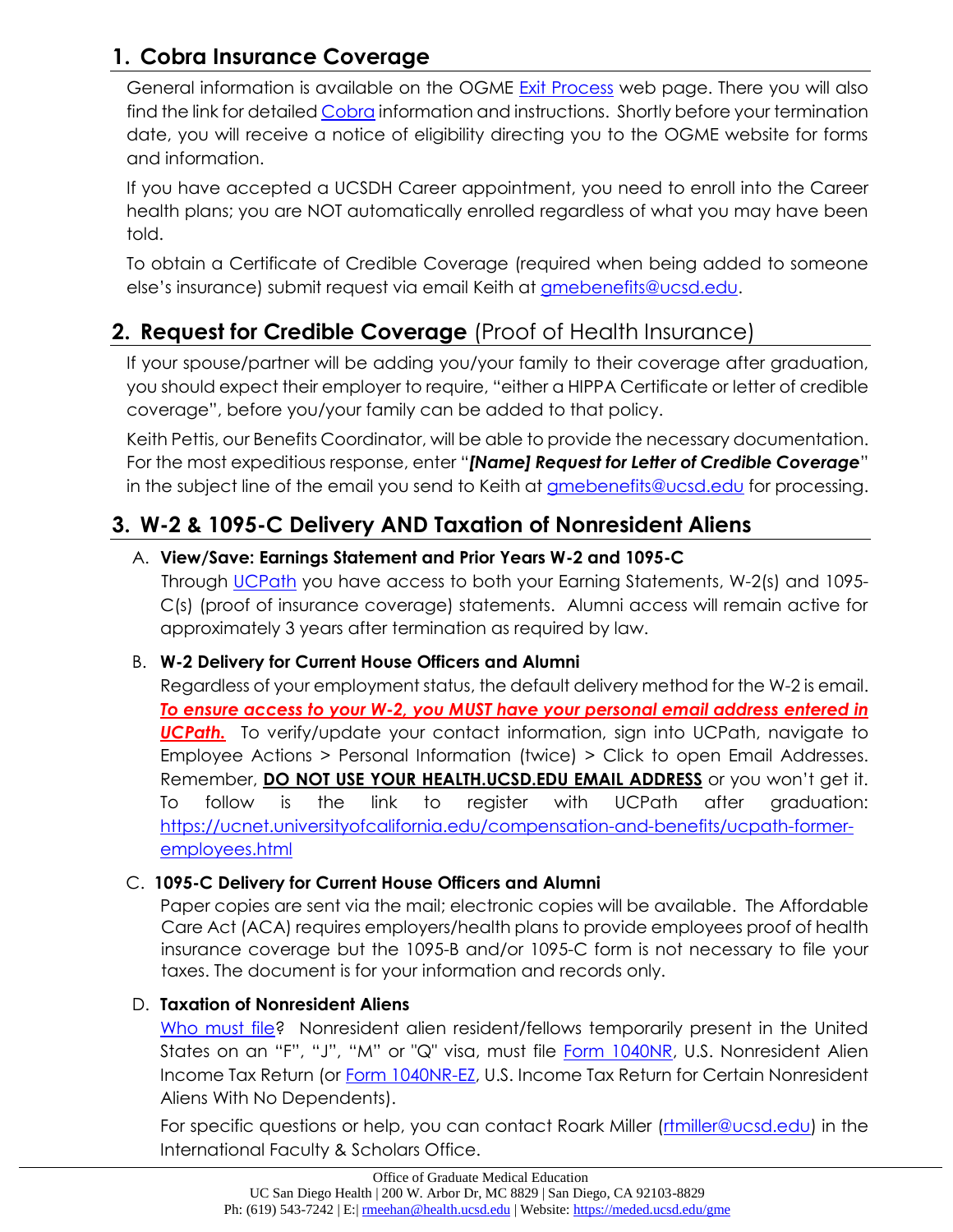## <span id="page-2-0"></span>**4. Retirement Benefits**

You have been making [mandatory contributions](https://ucnet.universityofcalifornia.edu/forms/pdf/retirement-savings-program-information-for-safe-harbor-participants.pdf) into your Fidelity managed retirement fund for the duration of your appointment. Fidelity will continue to manage your retirement unless you want to rollover or withdrawal your funds. Any questions regarding your retirement can be answered by [Fidelity.](http://netbenefits.fidelity.com/) [\(http://netbenefits.fidelity.com\)](http://netbenefits.fidelity.com/)

#### <span id="page-2-1"></span>**5. Proof of Professional Liability Coverage & Claim History**

While you may receive an offer of employment from a health care facility, you won't be able to work until they have completed their credentialing process. Part of the process will require proof of liability coverage for the duration of your appointment and a claim history. Liability Request forms and FAQs are available i[n MedHub](http://ucsd.medhub.com/) > Home > Resources/Documents > Liability Request Forms. Unless otherwise specified, a claim history will be provided for all requests. Follow the instructions in the Request Form and plan accordingly as letters can take up to 36 days to complete from the day you receive an acknowledgement of receipt.

## <span id="page-2-2"></span>**6. Fee Exempt DEA Certificates**

"Fee Exempt" DEA Certificates are institution specific and only valid within the course and scope of your training. Upon graduation fee waived DEA certificates registered with UCSD are no longer valid. I would strongly suggest initiating the process that suits your needs best, before you graduate.

- A. Options for a "fee exempt" DEA Certificate:
	- i. For the price of a new DEA Certificate, you can keep your current DEA, however, the purchase will not extend the expiration date. If your fee waived DEA within the year; paying the fee won't change the expiration date; it will still expire within the year
	- ii. Purchase a new DEA Certificate with an altogether different number;
	- iii. If you are continuing your training elsewhere, and the institution is fee exempt qualified, you will need to change your institution and address to reflect them as your institution of record in order to use your exempt certificate.
- B. To register/purchase an un-restricted certificate or change your address of record: <http://www.deadiversion.usdoj.gov/>

## <span id="page-2-3"></span>**7. Health and Immunization Records**

As a patient, you can access any/all records for procedures/immunizations you received during your appointment, including health screenings and immunizations regardless of your professional/educational status through [MyChart.](https://myucsdchart.ucsd.edu/ucsd/) Contact IT for help getting set up (619) 543-4357 or 3HELP). If your TB/Fit Test or annual flu shot records are not in MyChart, contact [tbcontrol@health.ucsd.edu](mailto:tbcontrol@health.ucsd.edu) for assistance.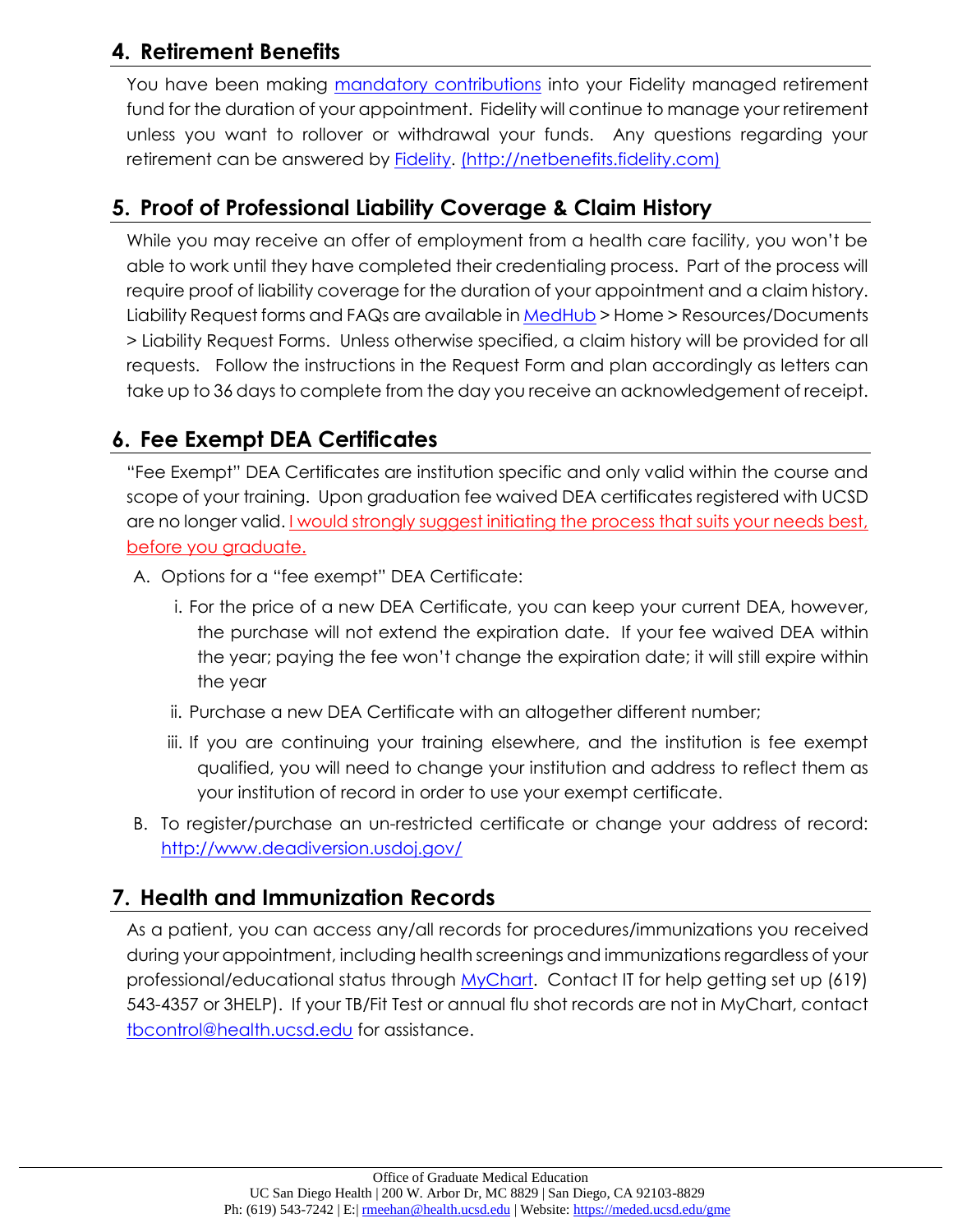#### <span id="page-3-0"></span>**8. UCSD Email –** health.ucsd.edu accounts are deactivated upon graduating

Upon graduating/terming, **UCSD email accounts are purged**. UCSD email accounts are not forever. In an effort to avoid unintended HIPPA violations, UCSD will not allow health.ucsd.edu emails to be forwarded to personal email accounts.

#### <span id="page-3-1"></span>A. **Be pro-active**

- i. Let people know how to reach you post-graduation
- ii. Notify/inform personal and professional contacts of your impending status change and
- iii. Send important emails/information to your personal email account; information cannot be retrieved once the account has been purged

#### <span id="page-3-2"></span>B. **Gone but not forgotten**

- i. [Activate](http://support.microsoft.com/kb/290846) both an internal and external "[Out of Office](http://act.ucsd.edu/cwp/tools/search?q=outlook+out+of+office)" message
- ii. Out of Office message: let emailers know who to contact in your absence and how
- iii. Provide your forwarding contact information as you feel is appropriate/necessary
- iv. [Start managing your](https://support.microsoft.com/en-us/Search/results?query=manage+Outlook+files) Outlook files NOW
	- a. Clean-up [your inbox;](https://support.microsoft.com/search/results?query=clean+up+outlook&isEnrichedQuery=false) you don't want to miss something
	- b. forward important emails to your personal email account
	- c. notify contacts how/where you can be reached after your last day

#### <span id="page-3-3"></span>**9. Who Needs to Know You're Graduating/Terming?**

Please provide your forwarding address to your department coordinator. Your certificate of completion will not be released to your department until we receive your forwarding address. If you do not have a forwarding address, you may use your permanent address.

#### *DON'T forget to change your address with the following*:

- A. MBC BreEZe [State of California](https://www.breeze.ca.gov/datamart/mainMenu.do;jsessionid=NWNM0igknDP1x5oflk5Gppr0hjaAIjeiwzsn149_.vo-20-sqbgk)
- B. OMBC<https://www.ombc.ca.gov/licensees/>
- C. DEA [https://www.deadiversion.usdoj.gov/online\\_forms\\_apps.html](https://www.deadiversion.usdoj.gov/online_forms_apps.html)
	- Select the Registration Change Requests option
- D. NPI <https://nppes.cms.hhs.gov/NPPES>
	- If your NPI was issued prior to licensure and not updated, our Taxonomy status is still "Student". Step by Step instructions and information are available in MedHub > Home > Resources/Documents > For House Officers > NPI Registration
	- DO NOT leave without updating your information
- E. UCPath [https://ucpath.ucsd.edu](https://ucpath.ucsd.edu/)
	- Update your personal email and mailing address for W2 information/access
- F. MedHub<https://ucsd.medhub.com/index.mh>
	- Update your personal mailing address